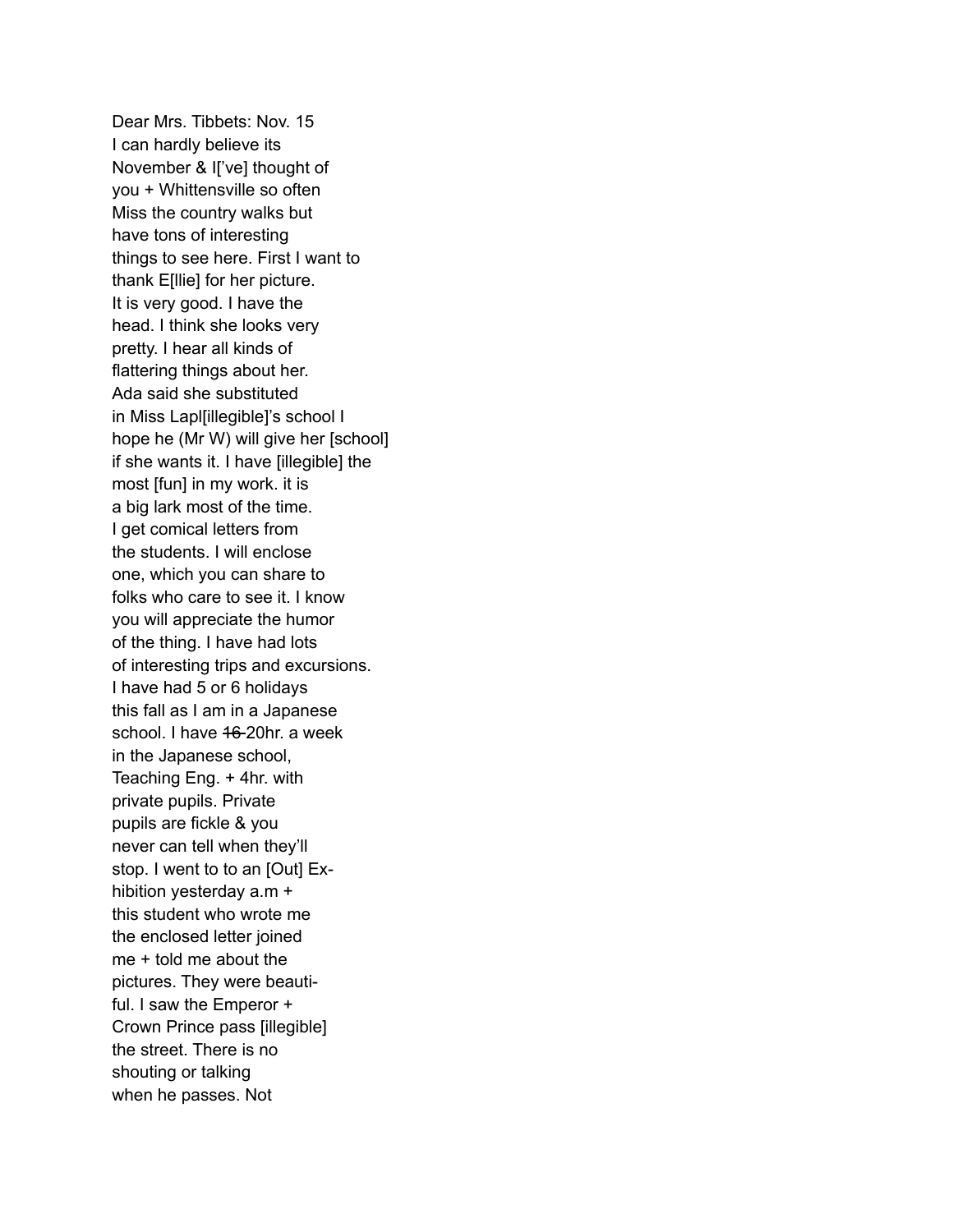that it is forbidden but they consider it rude. The Old Japanese are fearfully polite. I love to see th[illegible] There is a jewelry shop where we go  $+$  the property serves tea in beautiful cups + delicious cakes. + we sit & are [served] the goods [illegible] flattered to death. + when we depart he follows us to the door and bows to the floor until we get out of sight. saying "Thank you" + "goodby"). Many of them speak English now that Eng. is taught in all the schools. There is an exposition in 1909 in Seattle & I do believe I shall return until then. This I suppose Cora Will have to go in the spring as her mother is not at all well. Looks better than she used to. Her work is with foreign children (Eng. + Americans + Russians) I am getting used to the climate or it is improving. I don't know which. I used to want to sleep all the time. I have had a gray cotton dress, a rain coat + [illegible] dress since I came. The " is not pure silk but it is very pretty. Cost \$12 - clo[illegible] & making cheaper than at home. My coat is part silk. Oh, there are so many tempting things to buy. The dishes are beautiful + the brasswork + the carved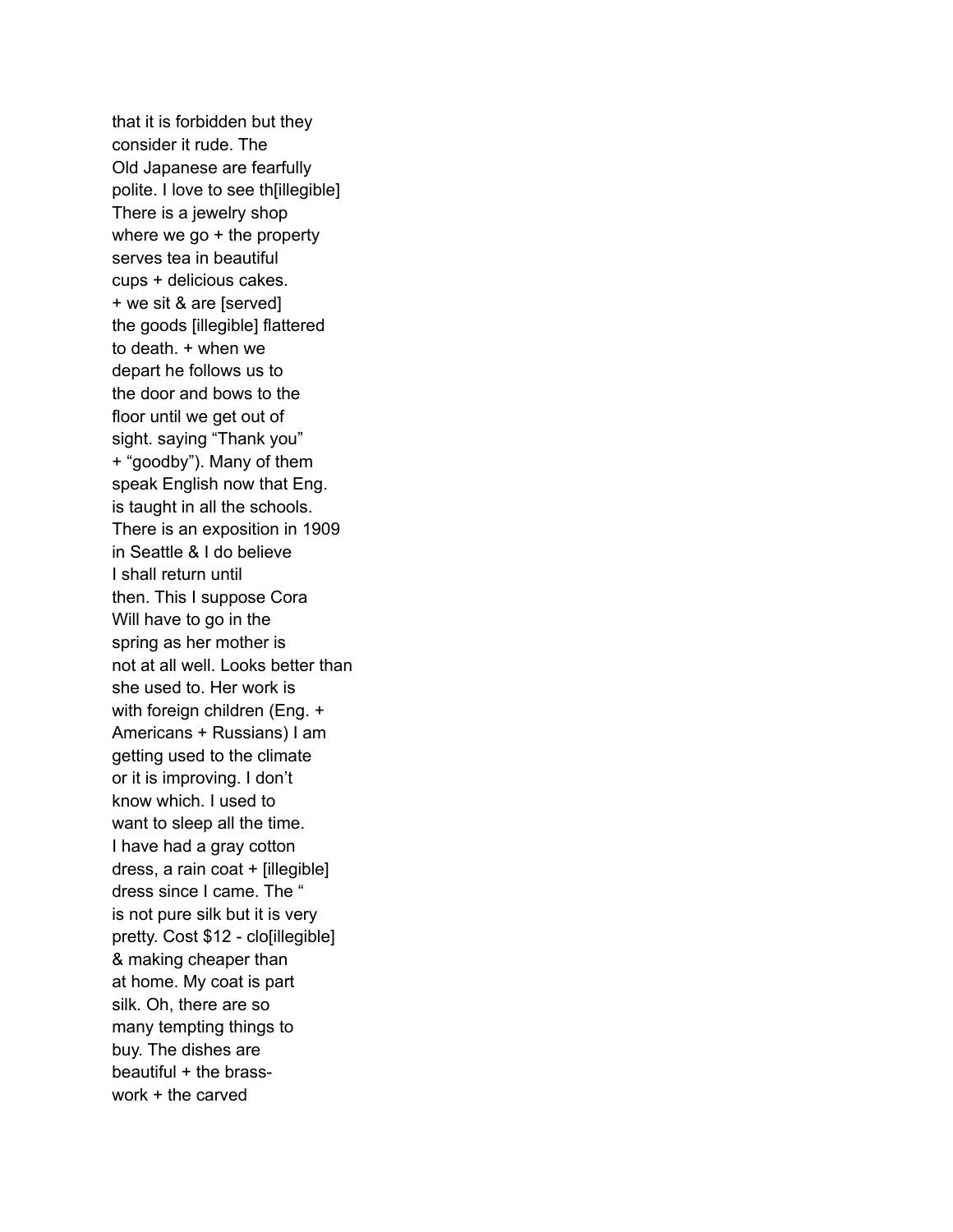furniture. One American lady who came last July is making a collection of candlesticks. She already has 40 palettes of old brass candlesticks they are very beautiful. I wish you could see our sitting room. There is a vase of yellow clay [illegible] in the window. A [illegible] in the other. A sl[illegible] of rice + grasses in [illegible] a pot of red chrysanthemums in front of it a dwarf cedar tree in the shape of a flying crane in our corner. A jar of pink chrysanthemums on the shelf + a pot of pink hyacinths on the bookcase. In the hall is a bouquet of morning glories + chrysanthemums. The flowers are so cheap + I can't bear to go by without buying some. For 5¢, we get a lot. In the dining room is our most beautiful bouquet. A big jar on the floor, filled with maple branches + mahogany + yellow chrysanthemums. We have bitter-sweet over the pictures [illegible] draperies. I have been so happy lately, that of just enjoy every minute. I never had such [joy] teaching. I think I am extremely fortunate, don't you? Japan does not seem far away to me now. Cora is keeping